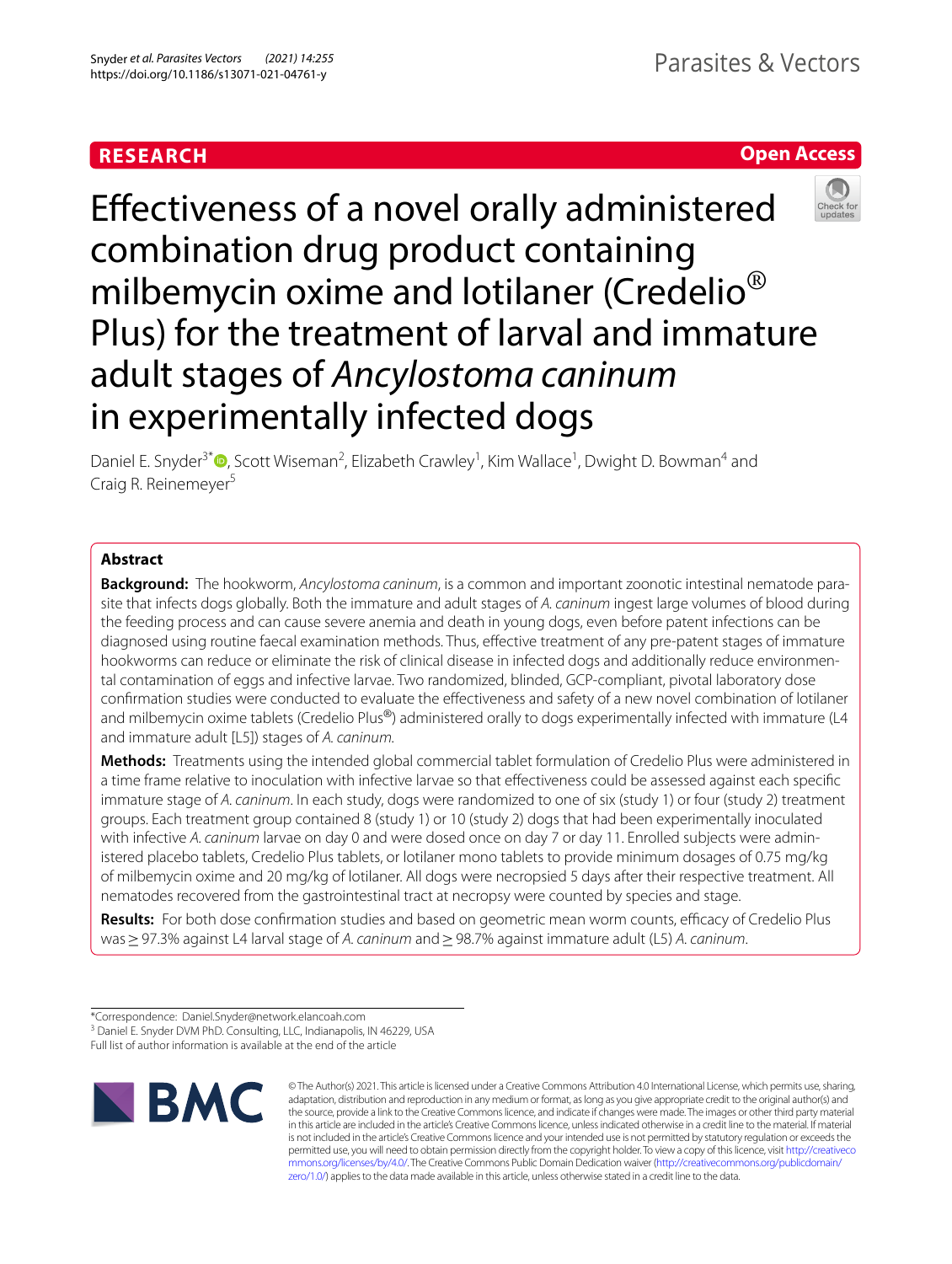**Conclusions:** These studies demonstrated that the orally administered Credelio Plus combination tablet was highly efficacious in treating immature (L4 and immature adult [L5]) stages of *A. caninum* in experimentally infected dogs.

**Keywords:** *Ancylostoma caninum*, Chemoprophylaxis, Credelio Plus, Dog, Efectiveness, Hookworm, Immature, Larval, Lotilaner, Milbemycin oxime, Oral, Nematodes

### **Background**

Intestinal nematode infections are commonly diagnosed in dogs from all parts of the world, including Europe [[1–](#page-6-0)[4\]](#page-6-1). Of these intestinal nematodes, *Ancylostoma caninum* and *Toxocara canis* are considered two of the most important and commonly reported helminth parasites of dogs [[5,](#page-7-0) [6\]](#page-7-1). Dogs infected with *A. caninum* hookworm can play an important role in the transmission of this potentially zoonotic nematode by excreting eggs directly into the environment where humans and other dogs can be subsequently exposed to infective larvae. The veterinary and public health aspects of hookworm infections in dogs are well established [\[5\]](#page-7-0). In Europe, *A. caninum* and *Uncinaria stenocephala* are two hookworm species routinely found in dogs; however, *A. caninum* is reported to be found predominantly in dogs located in southern Europe [[7](#page-7-2)].

Endectocidal combination products or anthelmintics with a broad spectrum of activity can provide the pet owner and veterinarian with the ability to treat dogs that are concurrently infested or infected with multiple parasite types. As reported herein, the combination of milbemycin oxime (MO) and lotilaner is one such example. The effectiveness of MO in combination with other drug substances administered to dogs that were naturally infected with diferent species of adult intestinal nematodes has been previously demonstrated in laboratory dose confrmation studies [\[8](#page-7-3)]. Additionally, it has been shown that a minimum dosage of 0.75 mg/kg of MO will prevent the establishment of the adult stage of the French heartworm, *Angiostrongylus vasorum,* and larval and immature adult stages of *T. canis* and *A. caninum* [[9,](#page-7-4) [10](#page-7-5)]. The second drug substance in this fixed combination, lotilaner, has demonstrated excellent efectiveness against several ectoparasites (i.e., feas, ticks, mites) on dogs [\[11](#page-7-6)[–24\]](#page-7-7).

The objective of both dose confirmation studies as summarized herein was to confrm the dose and noninterference of lotilaner (alone or in combination) with milbemycin oxime and to evaluate the efectiveness when administered at approximately the lower end (0.75 to 1.11 mg/kg MO) of the proposed MO tablet unit dose range (0.75 to 1.53 mg/kg MO), in dogs experimentally infected with immature (L4 and immature adult [L5]) stages of *Ancylostoma caninum.*

### **Methods**

Use of the lotilaner and MO combination investigational product (IP) in this study was intended to evaluate a proposed commercial formulation and dose regimen for use in dogs under end-user conditions for the intended European and global intestinal nematode label indications. As such, both dose confrmation studies were negativecontrolled, masked, randomized laboratory studies to evaluate the efectiveness and safety of a combination of lotilaner and MO chewable tablets (IP) administered orally to dogs experimentally inoculated with *A. caninum*. These studies were conducted in accordance with the principles of GCP as laid down in the VICH guidelines GL9, Good Clinical Practice (June 2000); The Efficacy Requirements for Anthelmintics: Overall Guidelines (VICH GL7); The World Association for the Advancement of Veterinary Parasitology (WAAVP) guidelines for evaluating the efficacy of anthelmintics for dog and cats; VICH GLl9 Efectiveness of Anthelmintic and Overall Guidelines: Specifc Recommendation for Canines (June 2001) [[25–](#page-7-8)[28](#page-7-9)]. Study site personnel involved in making assessments of intestinal nematode efectiveness and safety were masked to treatment assignments.

### **Animals**

In both studies purpose-bred laboratory research beagles were sourced from a USDA licensed vendor. All dogs were confrmed upon arrival to be free of any intestinal nematodes. These dogs were a mix of male/female, 2-3 months of age when inoculated with hookworm third-stage (L3) infective larvae, and had a body weight range of 3.65–7.0 kg. All dogs were acclimated for a minimum of 14 days prior to inoculation with infective L3 stages of *A. caninum* on day 0. All dogs were singly housed throughout the study in concrete floored pens that were cleaned daily and that restricted contact between dogs in adjacent pens, they were fed a balanced commercial dry dog food daily and provided with water ad libitum. Dogs were individually identifed by ear tattoo. Physical examinations were performed during the acclimation period to ensure dogs were healthy and were eligible to be enrolled into each study. After day 0, all enrolled dogs were examined at least once daily for any abnormal clinical signs or adverse events. The primary inclusion criterion was body weight so that each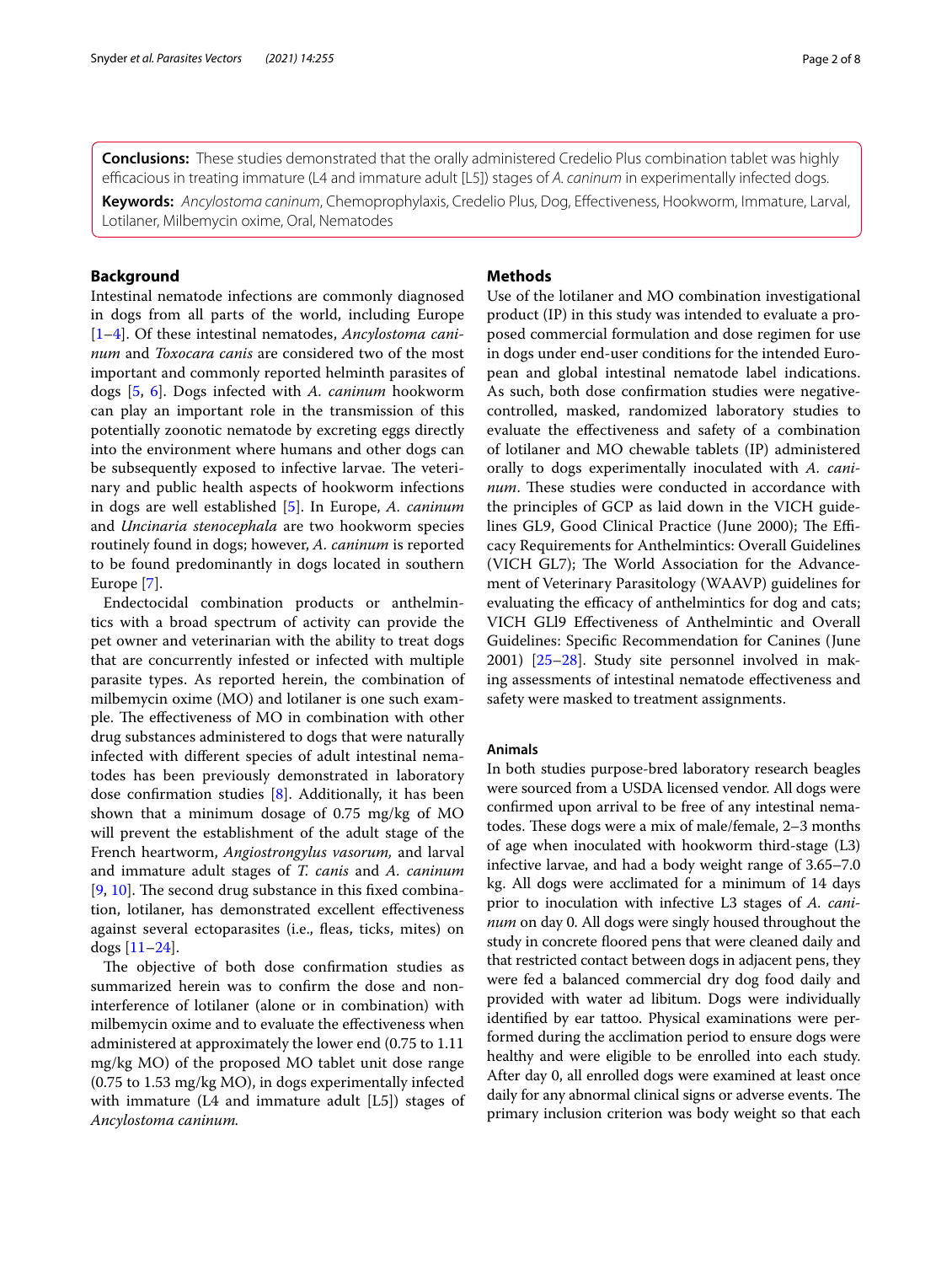selected dog fell into a defned weight range in order to ensure that dogs were dosed with whole tablet(s) to deliver between 0.75 and 1.11 mg/kg of MO, which is the approximate lower half of the tablet unit dose range. In study 1, 51 dogs and in study 2, 44 dogs were orally inoculated with approximately 300 infective *A. caninum* L3 once on day 0. All dogs that met the inclusion/exclusion criteria were weighed on day 6 and then randomized to one of the six (study 1) or four (study 2) treatment groups.

### **Experimental hookworm inoculations**

On day 0 of each study, dogs were inoculated with 300 infective L3 of *A. caninum* via oral gavage. The L3s were confrmed by morphology to be those of *A. caninum*. All dogs within each study were inoculated orally using the same inoculation method. Any calculations needed to determine inoculum volume were recorded. Dogs were checked for vomiting at  $1 h \pm 30$  min postinoculation. The *A. caninum* isolate used in each study (separate isolate for each study) was a feld strain and had undergone zero passages. Each isolate used at each study site was sourced from a local naturally infected dog accessed by each USA study site.

### **Randomization and treatment**

All dogs were weighed using certifed scales on the day before the scheduled treatment to confrm eligibility within protocol defned weight ranges. Eligible dogs were then randomized into the treatment groups in a completely randomized design.

All dogs were fed a small portion of a moist canned food just prior to their scheduled dosing time point. Treatments using the intended commercial solid oral dosing formulation (Credelio Plus; Elanco Animal Health) were administered in a time frame relative to inoculation so that efectiveness could be assessed primarily against immature larval (L4) or immature adult [L5] stages of *A. caninum*. Dogs were orally treated with whole tablets by pilling with the  $MO +$  lotilaner combination tablets on day 7 (to assess efficacy against L4 stages based on the life cycle) or on day 11 (to assess efficacy against immature adults  $[L5]$  based on the life cycle). All corresponding control groups received a vehicle control tablet on day 7 or day 11. In study 1, an additional treatment group was included using lotilaner as a mono product (Credelio™) and was administered to dogs on day 7 or day 11 to assess non-interference. Treatment day dog observations were performed just after dosing on each scheduled dosing day and at 1 and 2 h as well as 4 and 8 h to confrm that the oral solid

dosing formulation had been accepted and that any abnormal health observations were documented.

### **Necropsy/worm counts**

All dogs treated on day 7 or 11 were euthanized and necropsied 5 days post-treatment in accordance with relevant laboratory procedures. Food was removed for an overnight fast the day prior to each scheduled necropsy date. The entire digestive tract was removed and processed in accordance with the relevant standard operating procedures of each study site and standard parasitological procedures. Since immature stages of *A. caninum* were being assessed, the intestinal contents were washed over a fne mesh sieve (#100; 0.15 mm aperture). Additionally, the small intestine was soaked for approximately 2 h in warm saline to facilitate the emergence of immature stages from mucosal tissues. Materials recovered from soaked intestines were similarly sieved for worm recovery. The worms recovered from each dog were preserved in 10% formalin prior to being counted and microscopically identifed to species and stage.

### **Variable classifcation**

The primary variable evaluated was the total count of adult, immature L4 and immature adult stages of *A. caninum* recovered at each post-treatment necropsy day. Each treatment was administered in a time frame relative to inoculation so that efectiveness could be assessed primarily against immature L4 or immature adult stages of *A. caninum*. Efficacy against experimentally induced *A. caninum* populations was determined post-treatment for the MO+lotilaner combination or the lotilaner mono product by comparing the geometric mean total count with that in the corresponding vehicle control group. Based on the time interval between dosing and when dogs in each group were necropsied, for the L4 group, immature adults were expected to be present and adults would be present for the immature adult (L5) group based on the pre-patent period of *A. caninum*. Efficacy  $\geq$  90% and a statistically significant difference (*P*<0.05, two-sided) between each vehicle control group and the corresponding MO+lotilaner treated groups was required to demonstrate efectiveness in the MO+lotilaner treated groups against the L4 or immature adult stages of *A. caninum*. As per VICH guidelines, a minimum of fve specimens of any stage (total of immature L4, immature adult, mature adult) was required in a minimum of six control dogs at the end of each study to meet adequacy of infection criteria for each parasite stage of interest.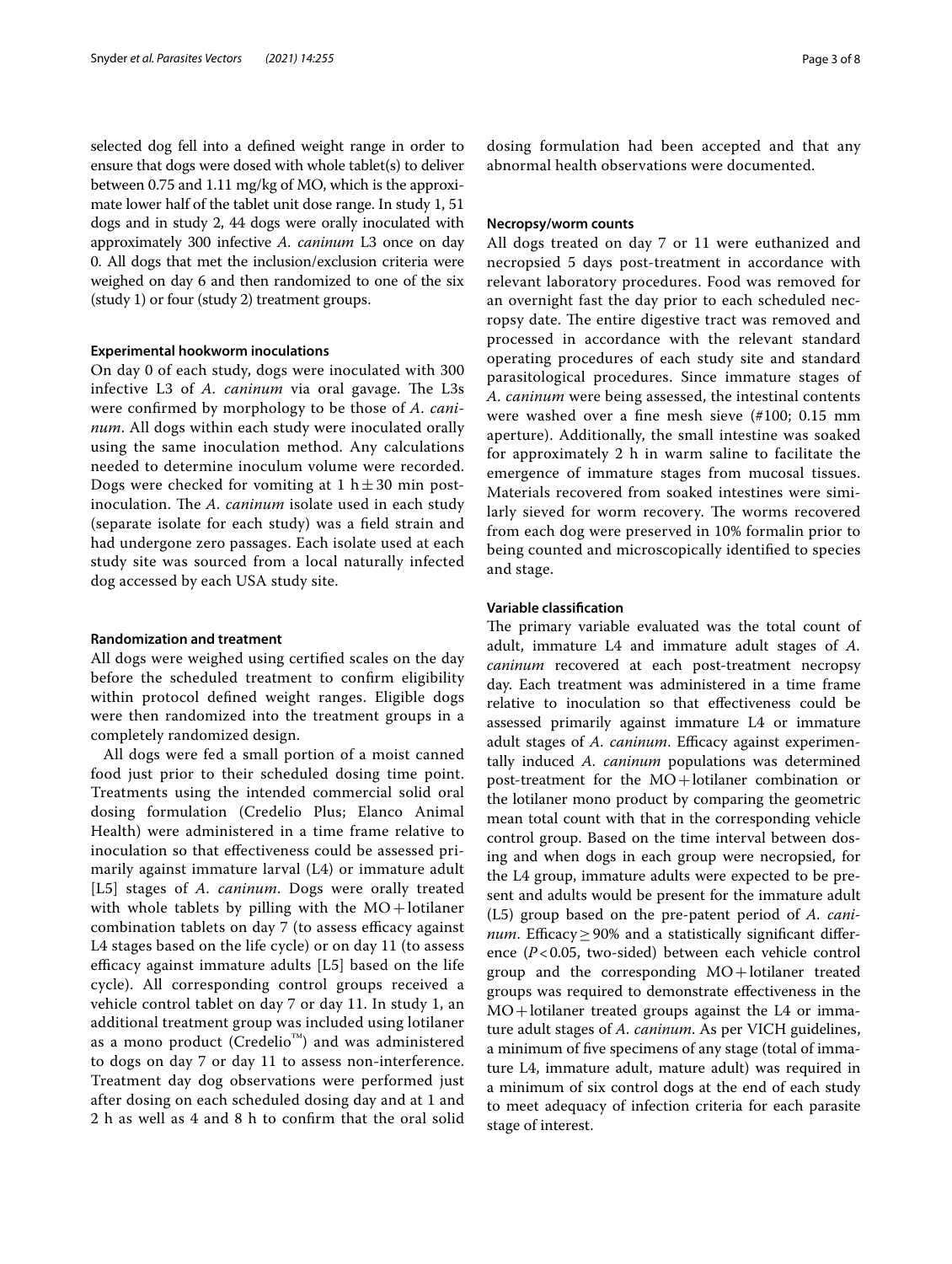### **Data analysis**

For each dog the total *A. caninum* counts at necropsy were calculated as the sum of the immature L4, immature adult and adult counts. A logarithmic transformation  $(ln[count+1])$  was applied to the total post-treatment worm count for each individual animal to address the skewed nature of these data and also to allow zero counts. Back-transformed geometric means (GM) were calculated as  $(e^{mean} - 1)$  where the "mean" was the treatment group arithmetic mean of log-transformed counts at a given time point. The efficacy against each stage of *A. caninum* was calculated using the following formula: [(*C*−*T*)/*C*]×100, where *C* was the geometric mean total worm count for the placebo group and *T* was the geometric mean total worm count for the treated group. The transformed counts were analyzed with a general linear model with fxed efect treatment and block as a random efect. In order to assess the efectiveness of the treatment against the immature L4 stage of *A. caninum*, statistical contrasts were constructed comparing the L4 control group against the L4 treated group in each of the studies. Similarly in each study, the immature adult control group and the immature adult treated group were compared to determine the efectiveness of the treatment against the immature adult stage [L5] of *A. caninum*. All statistical analyses used the statistical package SAS 9.4 (Cary, NC).

### **Results**

Based on daily observations to assess any adverse events, there were no mortalities and no treatment-related adverse reactions in either laboratory dose confrmation study. Efectiveness results against immature *A. caninum* stages are summarized in Table [1](#page-4-0).

### **L4** *A. caninum worm* **counts: study 1**

All eight dogs in the vehicle control group (treated on day 7) had positive *A. caninum* counts recorded at necropsy with a range of  $60-248$  worms (Table [1](#page-4-0)). This demonstrated a robust level of infection because all 8 of the control dogs were adequately infected with at least 60 worms. The geometric mean (GM) A. caninum count for the vehicle control group was 171.9. A small number of *A. caninum* were recovered from all 8 dogs in the Credelio Plus group (range 1–15). The GM *A. caninum* count for the Credelio Plus group was 4.6. The GM A. *caninum* count for the Credelio (Mono) group to assess non-interference of lotilaner was 171.7 (range 98–236). The effect of the Credelio Plus tablet on L4 *A. caninum* was clearly demonstrated at necropsy based on worm counts and as compared to the vehicle control group. Post-treatment *A. caninum* worm counts were signifcantly different (*P*-value < 0.001) between the Credelio Plus group compared to the vehicle control group. Non-interference between the active ingredients was also demonstrated because the counts in the Credelio Plus group were signifcantly lower than in the Credelio Mono group  $(P<0.001)$  and efficacy in the Credelio Plus group exceeded 90% while efficacy in the Credelio Mono group  $was < 1\%$ .

### **Immature adult (L5)** *A. caninum* **worm counts: study 1**

All eight dogs in the vehicle control group (treated on day 11) had positive *A. caninum* counts recorded at necropsy with a range of  $173-255$  $173-255$  (Table 1). This demonstrated a robust level of infection because all 8 of the control dogs were adequately infected with at least 173 worms. The GM *A. caninum* count for the vehicle control group was 198.7. *Ancylostoma caninum* were recovered from six of the eight dogs in the Credelio Plus group (range 0–86). The GM *A. caninum* count for the Credelio Plus group was 2.5. The GM A. caninum count for the Credelio Mono group was 178.8 (range 149–231).

The effect of the Credelio Plus tablet on immature adult (L5) *A. caninum* was clearly demonstrated at necropsy based on worm counts and as compared to the vehicle control group. *Ancylostoma caninum* worm counts were signifcantly reduced post-treatment from 198.7 in the vehicle control group to 2.5 in the Credelio Plus treated group (98.7% efficacy). Post-treatment *A. caninum* worm counts were significantly different (*P*-value < 0.001) between the Credelio Plus group compared to the vehicle control group. Non-interference between the active ingredients was also demonstrated because the immature adult (L5) counts in the Credelio Plus group were signifcantly lower than in the Credelio Mono group  $(P<0.001)$ and efficacy in the Credelio Plus group exceeded 90% while efficacy in the Credelio Mono group was 10%.

#### **L4** *A. caninum* **worm counts: study 2**

All 10 dogs in the vehicle control group had positive *A. caninum* counts recorded at necropsy with a range of 42–156 (Table [1\)](#page-4-0). This demonstrated a robust level of infection because all 10 of the control dogs were adequately infected with at least 42 worms. The GM A. *caninum* count for the vehicle control group was 79.4. In total, four *A. caninum* were recovered from three of the 10 dogs (two dogs had 1 worm, and one dog had 2 worms) in the Credelio Plus group. The GM *A. caninum* count for the Credelio Plus group was 0.3. The effect of the Credelio Plus tablet on L4 *A. caninum* was clearly demonstrated at necropsy based on worm counts and as compared to the vehicle control group. *Ancylostoma caninum* worm counts were reduced signifcantly posttreatment from 79.4 in the vehicle control group to 0.3 in the Credelio Plus treated group (99.6%). Post-treatment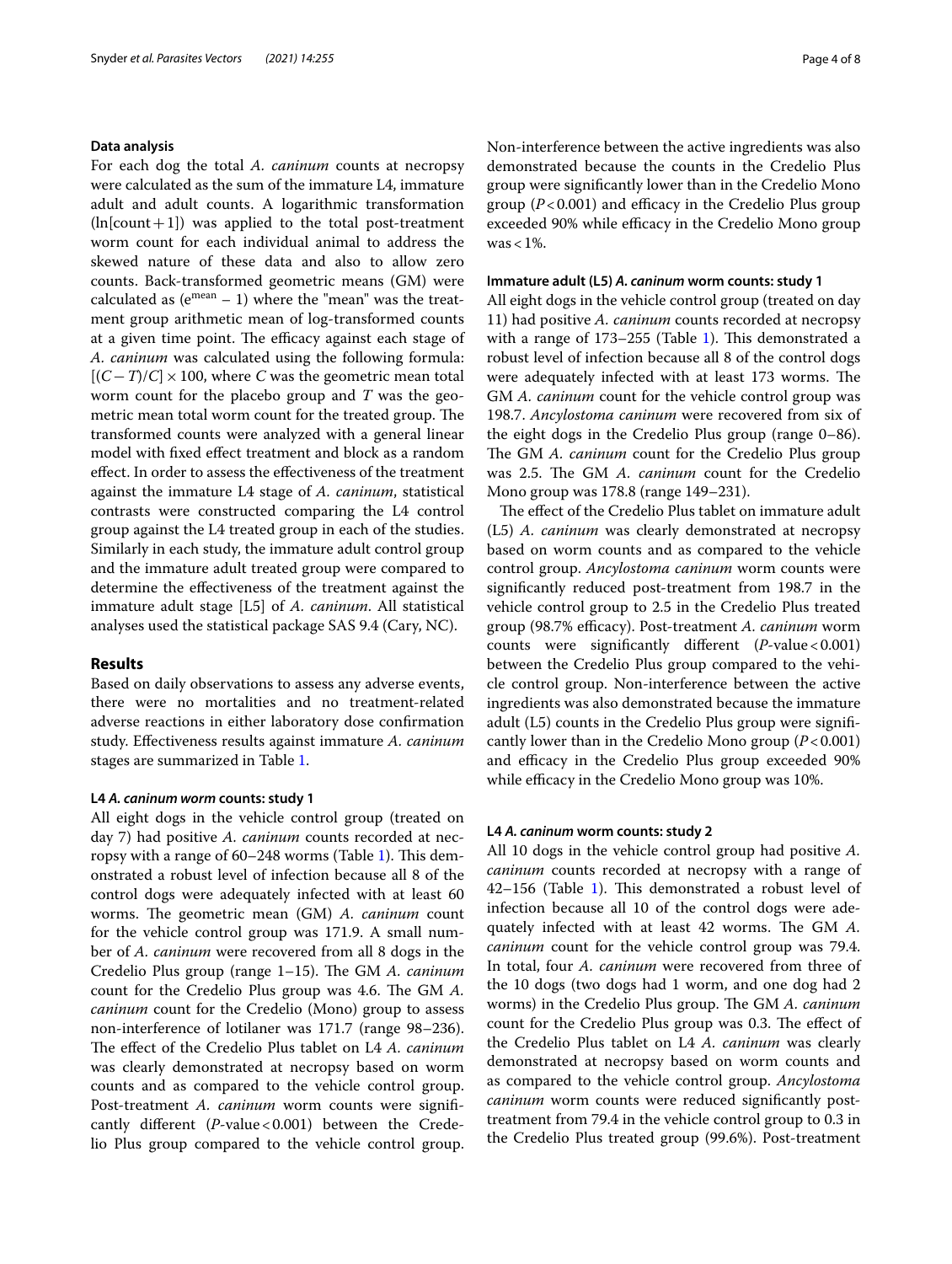| Table 1 Effectiveness of a single oral dose of a novel chewable tablet (Credelio Plus) containing milbemycin oxime and lotilaner against induced L4 larval and immatule adult<br>(L5) Ancylostoma caninum infections in dogs |                                    |        |                                    |                            |             |                   |                  |                         |                |                                   |
|------------------------------------------------------------------------------------------------------------------------------------------------------------------------------------------------------------------------------|------------------------------------|--------|------------------------------------|----------------------------|-------------|-------------------|------------------|-------------------------|----------------|-----------------------------------|
| Study Stage at time of treatment Day of                                                                                                                                                                                      | inoculation <sup>a</sup> treatment | Day of | (worm recovery)<br>Day of necropsy | Treatment group            | C           | infected<br>No.of | Worm count range | worm count<br>Geometric | control        | Effectiveness compared to vehicle |
|                                                                                                                                                                                                                              |                                    |        |                                    |                            |             | dogs              |                  |                         | % efficacy     | Effectiveness P-value             |
| L4 Larvae                                                                                                                                                                                                                    |                                    |        | $\overline{1}$                     | Vehicle control            | ∞           | ∞                 | $60 - 248$       | 171.9                   |                |                                   |
|                                                                                                                                                                                                                              |                                    |        |                                    | Credelio Plus <sup>b</sup> | ∞           | $\infty$          | $1 - 15$         | $\frac{6}{4}$           | 97.3           | P < 0.001                         |
|                                                                                                                                                                                                                              |                                    |        |                                    | Credelio <sup>c</sup>      | ∞           |                   | $98 - 236$       | 71.7                    | $\overline{C}$ | P < 0.001                         |
| L4 Larvae                                                                                                                                                                                                                    |                                    |        |                                    | Vehicle control            |             |                   | 42-156           | 79.4                    |                |                                   |
|                                                                                                                                                                                                                              |                                    |        |                                    | Credelio Plus <sup>b</sup> |             |                   | $0 - 2$          | $\frac{3}{2}$           | 9.6            | P < 0.001                         |
| Immature adult (L5)                                                                                                                                                                                                          | O                                  |        | $\frac{6}{1}$                      | Vehicle control            | $\infty$    | $\infty$          | $173 - 255$      | 198.7                   |                |                                   |
|                                                                                                                                                                                                                              |                                    |        |                                    | Credelio Plusb             | $\infty$    | ৩                 | $0 - 86$         | 2.5                     | 98.7           | P < 0.001                         |
|                                                                                                                                                                                                                              |                                    |        |                                    | Credelio <sup>c</sup>      | $\infty$    | $\infty$          | $149 - 23$       | 178.8                   | 10.0           | P < 0.001                         |
| Immature adult (L5)                                                                                                                                                                                                          | O                                  |        | $\frac{6}{1}$                      | Vehicle control            | $\supseteq$ |                   | $61 - 302$       | 109.7                   |                |                                   |
|                                                                                                                                                                                                                              |                                    |        |                                    | Credelio Plus <sup>b</sup> | $\supseteq$ |                   | $\sqrt{1}$       | $\frac{3}{2}$           | 566            | P < 0.00                          |
| n Number of animals per group                                                                                                                                                                                                |                                    |        |                                    |                            |             |                   |                  |                         |                |                                   |
| <sup>a</sup> Each dog was inoculated with ca. 300 L3 A. caninum                                                                                                                                                              |                                    |        |                                    |                            |             |                   |                  |                         |                |                                   |
| <sup>b</sup> Credelio Plus provided minimum dosages of 0.845 to 0.943 mg/kg of milbemycin oxime in both studies                                                                                                              |                                    |        |                                    |                            |             |                   |                  |                         |                |                                   |
| <sup>c</sup> Credelio <sup>" M</sup> (lotilaner mono product) was included in study 1 to assess non-interference                                                                                                             |                                    |        |                                    |                            |             |                   |                  |                         |                |                                   |

<span id="page-4-0"></span>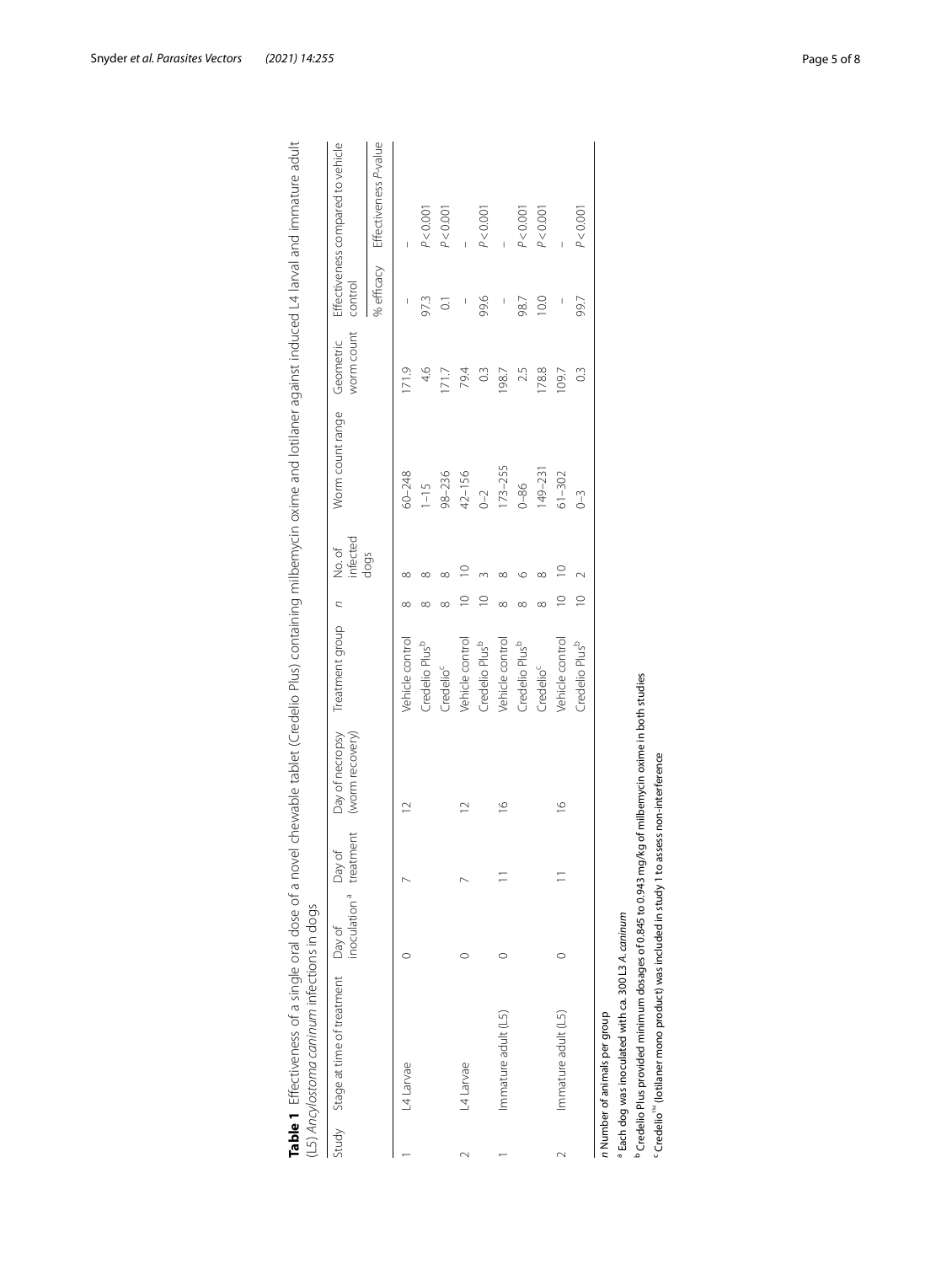*A. caninum* worm counts were signifcantly diferent (*P*-value<0.001) between the Credelio Plus group compared to the vehicle control group.

#### **Immature adult [L5]** *A. caninum* **worm counts: study 2**

All 10 dogs in the vehicle control group had positive *A. caninum* counts recorded at necropsy with a range of 6[1](#page-4-0)–302 (Table 1). This demonstrated a robust level of infection because all 10 of the control dogs were adequately infected with at least 61 worms. The GM *A*. *caninum* count for the vehicle control group was 109.7. In total, six *A. caninum* were recovered from 2 of the 10 dogs (2 dogs with 3 worms each) in the Credelio Plus group. The GM A. caninum count for the Credelio Plus group was 0.3. The effect of the Credelio Plus tablet on the immature adult (L5) *A. caninum* was clearly demonstrated at necropsy based on worm counts and as compared to the vehicle control group. *Ancylostoma caninum* worm counts were reduced signifcantly from 109.7 in the vehicle control group to 0.3 in the Credelio Plus treated group (99.7%). Post-treatment *A. caninum* worm counts were significantly different (*P*-value < 0.001) between the Credelio Plus group compared to the vehicle control group.

### **Discussion**

The objective of both dose confirmation studies was to evaluate the efectiveness and safety of Credelio Plus (lotilaner+milbemycin oxime), administered once for the treatment of immature stages of the intestinal nematode species *A. caninum*. The two-dose confirmation studies summarised above clearly demonstrated that the Credelio Plus chewable tablets administered orally at approximately the lower end (0.75 to 1.11 mg/kg MO) of the proposed MO tablet unit dosage range (0.75 to 1.53  $mg/kg$  MO) was highly efficacious when treating dogs that were infected with immature (L4 and immature adult [L5]) stages of *A. caninum* at the time of each treatment*.* In studies designed to treat immature *A. caninum*, worm counts were reduced by 97.3% to 99.7%, in both studies in comparison to a vehicle control group.

Larval stages of *A. caninum* are considered the doselimiting intestinal nematode species for MO and a minimum MO dosage of 0.75 mg/kg was confrmed in these studies to demonstrate adequate and substantial evidence of efectiveness [[10\]](#page-7-5). It was previously reported that slightly lower dosages of MO at 0.5 mg/kg did not demonstrate acceptable (>90%) efficacy against larval (L4) or immature adult stages of this pathogenic hookworm species of dogs  $[29]$  $[29]$ . These authors reported that 0.5 mg/kg MO had 49% efficacy against L3/L4 stages, 83% against L4 and 81% against early (immature) adult stages of *A. caninum*. It is very important that administered doses

of MO and other anthelmintics are accurate, based on the approved label dosage (mg/kg) and the dog's body weight, because small variations could potentially impact the overall efficacy against different life cycle stages of pathogenic parasites such as *A. caninum*.

The ectoparasiticidal component of the IP, lotilaner, is already registered in the European Union (lotilaner, Credelio chewable tablets for dogs) for the treatment of fea (*Ctenocephalides felis* and *C. canis*) and tick (*Rhipicephalus sanguineus*, *Ixodes ricinus*, *Ixodes hexagonus*, and *Dermacentor reticulatus*) infestations in dogs, and additionally has been shown to be efective against other global tick and mite species  $[11–24]$  $[11–24]$  $[11–24]$  $[11–24]$ . To extend the effectiveness of the commercial drug product when dogs have concurrent nematode infections and ectoparasite infestations, lotilaner was combined with MO to form Credelio Plus. *Ancylostoma caninum* along with other intestinal nematode species is commonly reported from dogs globally as well as in Europe [\[2](#page-6-2), [5,](#page-7-0) [6](#page-7-1), [30,](#page-7-11) [31](#page-7-12)].

Since both the larval and adult stages of *A. caninum* are very pathogenic in dogs and are commonly diagnosed in the general dog population, this further warrants the need to routinely conduct periodic faecal examinations and to treat dogs for this intestinal nematode parasite. This includes dogs maintained in their home environment as well as pets that contact other dogs or visit places contaminated by dog feces because these circumstances may support transmission of parasites  $[32, 33]$  $[32, 33]$  $[32, 33]$  $[32, 33]$ . The use of Credelio Plus as a broad spectrum endectocide that pet owners and veterinarians can use to efectively treat dogs with adult and immature intestinal nematode infections supports the recommendations from scientifc expert groups such as ESCCAP and TroCCAP to provide regular treatment and control of all intestinal nematodes of dogs and cats [[34](#page-7-15), [35](#page-7-16)]. If *A. caninum* is a concern based on past infections or exposure to contaminated areas, deworming at least four times a year should be considered if dogs and cats are housed outside or have access to the outdoors. ESCCAP further points out that the routine treatment and prevention of all intestinal parasites depends upon legislation in individual countries, veterinary professionals taking local epidemiological circumstances into account, owner perception, and individual risk assessments (e.g., hunting pets, previous lungworm exposure, raw meat diets). Deworming practices should therefore always be on the advice of a veterinary professional. The use of Credelio Plus is of particular importance for zoonotic species like *T. canis* and the zoonotic and pathogenic hookworm species, *A. caninum.* Both are commonly reported in dogs of all ages and throughout the year in prevalence studies conducted in diferent areas of the world, including healthy, well-cared-for dogs in Europe [[3,](#page-6-3) [4,](#page-6-1) [30–](#page-7-11)[33](#page-7-14), [36](#page-7-17), [37\]](#page-7-18). There is surprisingly little information about the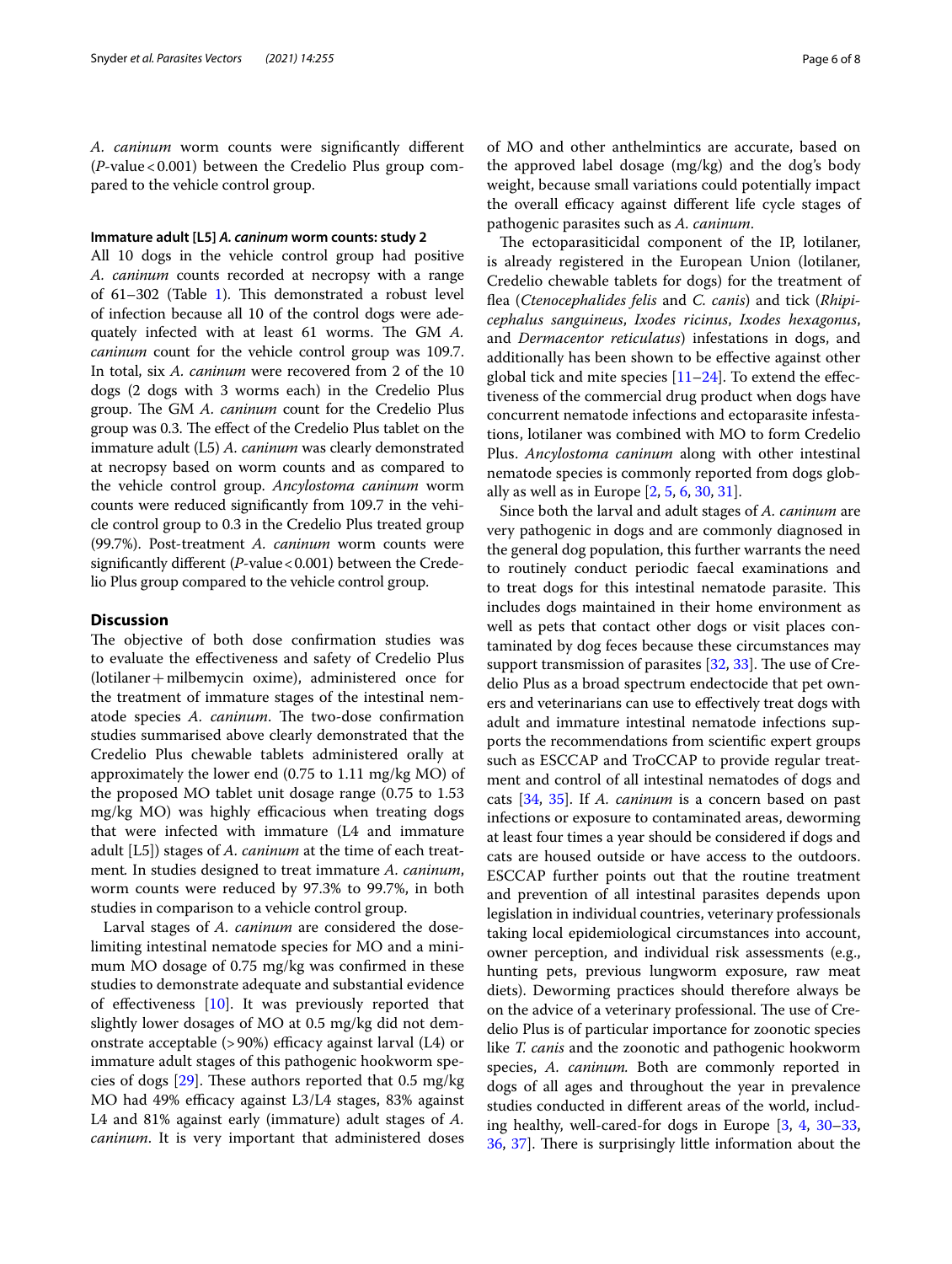impact of re-treatment intervals on parasite burdens and environmental contamination on which to base a maximum re-treatment interval. Current information suggests that annual or twice-yearly treatments do not have a signifcant impact on preventing patent intestinal nematode infections within a population of dogs, so a treatment frequency of at least 3–4 times per year is a general recommendation that may reduce faecal egg shedding and environmental contamination [\[31\]](#page-7-12). Monthly deworming treatments can largely prevent patent infections as it takes into account the biology and pre-patent period of these diferent intestinal nematode parasites. It was shown that the prevalence of common nematode and cestode endoparasites declined signifcantly in a population of wellcared for dogs in which broad spectrum endectocides were used on a monthly basis  $[38]$ . The MO minimum dosage (0.75 mg/kg) in Credelio Plus additionally has been shown to efectively treat dogs with L4 and immature adult stages of both *T. canis* and *A. caninum* and for reducing the level of infection with the lungworm, *Angiostrongylus vasorum* and thereby also reducing environmental contamination [[9](#page-7-4), [10\]](#page-7-5).

MO, used alone or in combination with other oral parasiticides, has been used safety for over 20 years for intestinal nematode control and heartworm prevention in dogs [[39\]](#page-7-20). It has however been recently documented that there are multiple-drug resistant feld isolates of adult *A. caninum* [\[40\]](#page-7-21). Lotilaner (Credelio) as a standalone product administered as an oral ectoparasiticide has demonstrated safety for dogs under both feld use and laboratory conditions [\[11](#page-7-6)[–24\]](#page-7-7).

### **Conclusions**

These studies confirmed the efficacy of a single oral dosage of a novel, chewable tablet containing milbemycin oxime and lotilaner (Credelio Plus) against immature stages of *A. caninum* infections in dogs. This new combination treatment option of lotilaner  $+$  MO can be used to provide broad spectrum parasite control for dogs because it offers flea and tick prevention and control, intestinal parasite treatment and control, and heartworm and lungworm disease prevention. This will contribute to owner compliance and simplifes the treatment recommendations from global scientifc groups and veterinarians to prevent or treat these parasites as well as decreasing the transmission of important zoonotic parasites and tickand fea-transmitted disease agents.

#### **Abbreviations**

ESCCAP: European Scientifc Counsel Companion Animal Parasites; GM: Geometric mean; IP: Investigational product; MO: Milbemycin oxime; TroCCAP: Tropical Counsel for Companion Animal Parasites.

#### **Acknowledgements**

We would like to recognise personnel at the study sites for their assistance in the conduct of these studies and Veramed Ltd for their statistical support. Credelio is a trademark of Elanco or its afliates.

#### **Authors**' **contributions**

DES and SW conceived the study design. DES drafted the manuscript. All authors contributed to various aspects of conducting this study and were involved in protocol development, data interpretation, and preparing the manuscript. All authors read and approved the fnal manuscript.

#### **Funding**

These studies were funded by Elanco Animal Health.

#### **Availability of data and materials**

The dataset summarizing and supporting the conclusions of this article are included within the article. Due to commercial confdentiality of the research, data not included in the manuscript can only be made available to bona fde researchers subject to a fully executed non-disclosure agreement.

### **Declarations**

#### **Ethics approval and consent to participate**

These laboratory dose confrmation studies were conducted in compliance with local and national regulatory requirements, including approval by the study site animal care and use committee, and were consistent with the principles of Good Clinical Practices (VICH guideline on good clinical practice [GCP; VICH GL9]), cited VICH referenced anthelmintic guidelines as well as cited and referenced World Association for the Advancement of Veterinary Parasitology (WAAVP) anthelmintic guidelines.

#### **Consent for publication**

Not applicable.

### **Competing interests**

These studies were funded by Elanco Animal Health. DES, SW, EC, and KW are current or former employees of Elanco Animal Health. DDB and CRR contracted as the study investigator and/or thecontracted veterinary parasitologist for each laboratory study. The handling editors have been involved in consulting services (Filipe Dantas-Torres), research projects (Filipe Dantas-Torres, Adnan Hodžic) and meetings (Filipe Dantas-Torres) sponsored by diferent veterinary pharmaceutical companies in the past 10 years, including Elanco. They declare that each manuscript in this collection was handled impartially and peer reviewed rigorously by at least two independent external reviewers.

#### **Author details**

<sup>1</sup> Elanco Animal Health Research and Development, 2500 Innovation Way, Greenfield, IN 46140, USA. <sup>2</sup> Elanco Animal Health, Priestley Road Basingstoke, Hants RG24 9NL, UK.<sup>3</sup> Daniel E. Snyder DVM PhD. Consulting, LLC, Indianapolis, IN 46229, USA. <sup>4</sup> College of Veterinary Medicine, Cornell University, Ithaca, NY, USA. 5 East Tennessee Clinical Research Inc., Rockwood, TN, USA.

Received: 3 February 2021 Accepted: 3 May 2021 Published online: 17 May 2021

#### **References**

- <span id="page-6-0"></span>1. Grandemange E, Claerebout E, Genchi C, Franc M. Field evaluation of the efficacy and the safety of a combination of oxantel/pyrantel/praziquantel in the treatment of naturally acquired gastrointestinal nematode and/or cestode infestations in dogs in Europe. Vet Parasitol. 2007;145:94.
- <span id="page-6-2"></span>2. Drake J, Carey T. Prevalence of common canine gastrointestinal nematodes in the USA. Parasit Vectors. 2019;12:430.
- <span id="page-6-3"></span>3. Neves D, Lobo L, Brilhante Simoes P, Cardoso L. Frequency of intestinal parasites in pet dogs from an urban area (Greater Oporto, northern Portugal). Vet Parasitol. 2014;200:295.
- <span id="page-6-1"></span>4. Riggio F, Mannella R, Ariti G, Perrucci S. Intestinal and lung parasites in owned dogs and cats from central Italy. Vet Parasitol. 2013;193:78.